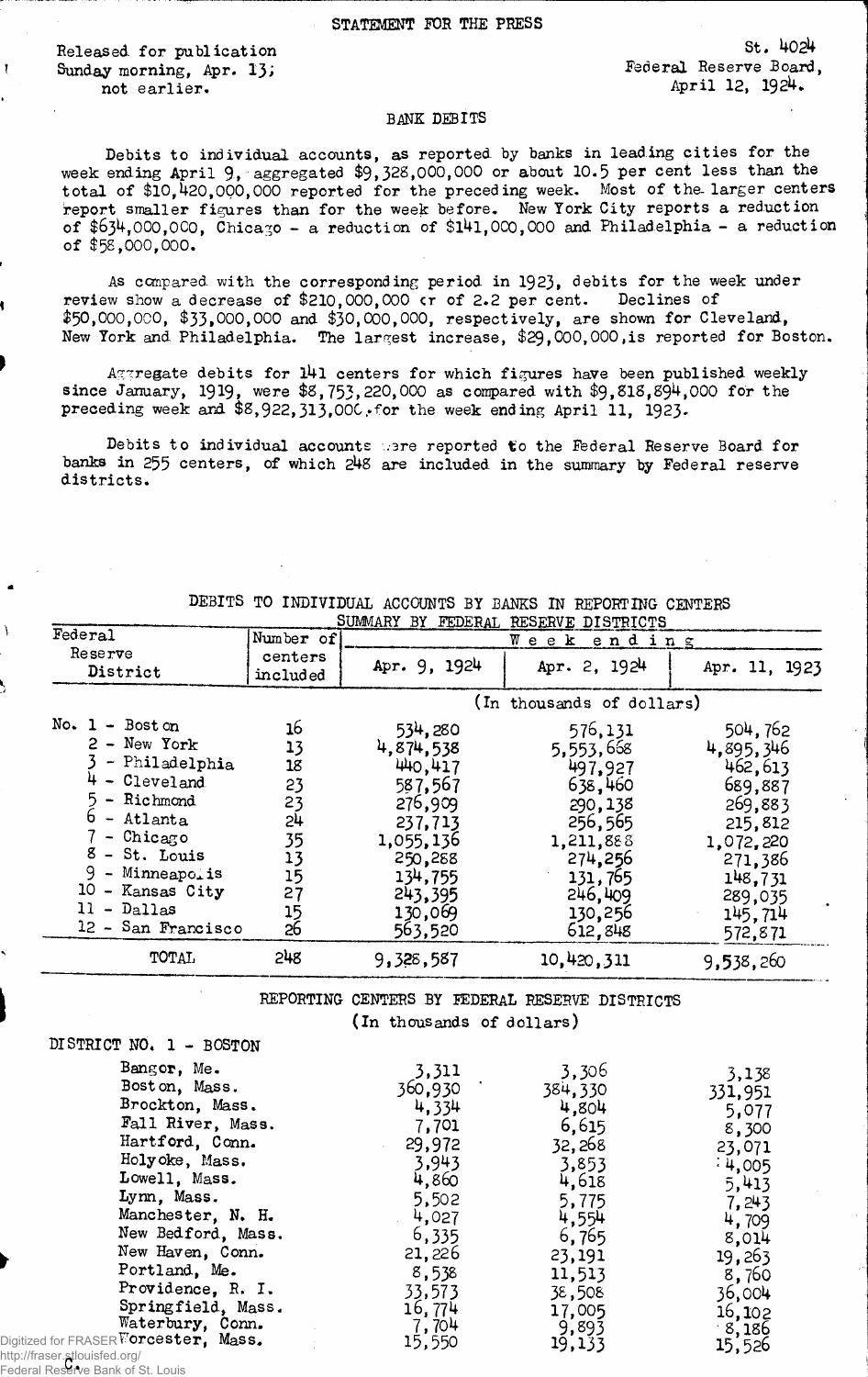$\sim$  consequence  $\sim$   $\sim$   $\sim$   $\sim$   $\sim$ فالمحاجة المتلم التاريخ الوالو الوسع ممالوه والوسع الوالوجود والتاري والهمام والمتلوم والمتلكي  $\mathcal{A}^{\mathcal{A}}$  and  $\mathcal{A}^{\mathcal{A}}$  are  $\mathcal{A}^{\mathcal{A}}$  . The contribution of DEBIT STO INDIVIDUAL ACCOUNTS BY BANES IN PEPORTING CENTERS St. 4024a

 $\overline{ }$ 

 $\sim$ 

| DEBITS TO INDIVIDUAL ACCOUNTS BI BANAS IN PERCRITING CENTERS |                 |                            | $200 - 70 - 14$ |
|--------------------------------------------------------------|-----------------|----------------------------|-----------------|
|                                                              | Apr. 9, 1924    | Weekending<br>Apr. 2, 1924 | Apr. 11, 1923   |
|                                                              |                 | (In thousands of dollars)  |                 |
| DISTRICT NO. 2 - NEW YORK                                    |                 |                            |                 |
| Albany, N.Y.                                                 | 25,343          | 32,499                     | 20,455          |
| Binghamton, N.Y.                                             | 4,886           | 4,446                      | 5,049           |
| Buffalo, N.Y.                                                | 65,555          | 73,618                     | 68,949          |
| Elmira, N.Y.                                                 | 3,941           | 4,071                      | 3,861           |
| Jamestown, N.Y.                                              | 4,122           | 5,903                      | 4,227           |
| Montclair, N. J.                                             | 3,211           | 3,213                      | 2,747           |
| Newark, N. J.                                                | 62,434          | 76,911                     | 59,321          |
| New York, N.Y.                                               | 4,601,907       | 5,236,234                  | 4,634,721       |
| Northern New Jersey Clearing                                 |                 |                            |                 |
| House Association                                            | 44,109          | 46,337                     | 36,973          |
| Passaic, N. J.                                               | 7,523<br>3,565  | 6,950<br>3,548             | 7,582           |
| Poughkeepsie, N.Y.<br>Rochester, N.Y.                        | 33,557          | 43,937                     | 33,944          |
| Stamford, Com.                                               | 3,111           | 3,077                      | 3,053           |
| Syracuse, N.Y.                                               | 14,839          | 16,472                     | 14,464          |
| DISTRICT NO. 3 - PHILADELPHIA                                |                 |                            |                 |
|                                                              |                 |                            |                 |
| Allentown, Pa.<br>Altoona, Pa.                               | 7,637<br>2,987  | 8,541                      | 7,134<br>4,446  |
| Camden, N. J.                                                | 10,753          | 3,689<br>12,004            | 9,890           |
| Chester, Pa.                                                 | 5,578           | 5,130                      | 5,111           |
| Harrisburg, Pa.                                              | 9,738           | 10,121                     | 9,028           |
| Hazleton, Pa.                                                | 2,887           | 3,224                      | 2,843           |
| Johnstown, Pa.                                               | 5,414           | 5,655                      | 6,026           |
| Lancaster, Pa.                                               | 8,835           | 4,894                      | 8,099           |
| Lebanon, Pa.                                                 | 2,160           | 2,506                      | 1,872           |
| Norristown, Pa.                                              | 910             | 969                        | 934             |
| Philadelphia, Pa.                                            | 310,966         | 369,042                    | 341,301         |
| Reading, Pa.                                                 | $-7,394$        | 7,102                      | 10,130          |
| Scranton, Pa.                                                | 18,300          | 18,000                     | 17,900          |
| Trenton, N. J.                                               | 18,229          | 14,397                     | 12,864          |
| Wilkes-Barre, Pa.                                            | 10,780          | 12,920                     | 8,567           |
| Williamsport, Pa.<br>Wilmington, Del.                        | 4,260           | 4,353                      | 4,217           |
| York, Pa.                                                    | 7,457           | 9,246                      | 7,937           |
|                                                              | 6,127           | 6,134                      | 4,314           |
| DISTRICT NO. 4 - CLEVELAND                                   |                 |                            |                 |
| Akron, Ohio                                                  | 19,337          | 16,592                     | 20,579          |
| Butler, Pa.                                                  | 2,436           | 2,761                      | 2,780           |
| Canton, Ohio                                                 | 12,442          | 10,634                     | 12,098          |
| Cincinnati, Ohio<br>Cleveland, Ohio                          | 69,239          | 74,396                     | 94,520          |
| Columbus, Ohio                                               | 142, 101        | 156,224                    | 192,674         |
| Connellsville, Pa.                                           | 31,137          | 33,726                     | 43,575          |
| Dayton, Ohio                                                 | 1,172<br>15,456 | 966                        | 1,441           |
| Erie, Pa.                                                    | 6,951           | 16,113<br>7,342            | 17,218          |
| Greensburg, Pa.                                              | 4,203           | 5.343                      | 7,264<br>4,330  |
| Homestead, Pa.                                               | 922             | 1,083                      | 814             |
| Lexington, Ky.                                               | 5,107           | 5,135                      | 5,776           |
| Lima, Ohio                                                   | 4,124           | 4,233                      | 4,353           |
| Lorain, Ohio                                                 | 1,408           | 1,945                      | 1,708           |
| New Brighton, Pa.                                            | 2,593           | 2,937                      | 2,664           |
| Oil City, Pa.                                                | 3,398           | 2,592                      | 3,099           |
| Pittsburgh, Pa.                                              | 181,678         | 21,440                     | 185,614         |
| Springfield, Ohio                                            | 4,926           | 4,520                      | 5,381           |
| Toledo, Ohio                                                 | 45,201          | 43,629                     | 45,422          |
| Warren, Ohio<br>Wheeling, W. Va.                             | 3,459           | 3,942                      | 3,212           |
| Youngstown, Ohio                                             | 11,449          | 11,479                     | 12,915          |
| Zanesville, Ohio                                             | 15,529          | 17,395                     | 19,097          |
|                                                              | 3,299           | 3,533                      | 3,353           |

C. Digitized for FRASER http://fraser.stlouisfed.org/ Federal Reserve Bank of St. Louis

 $\cdot$  (  $\ddot{\phantom{a}}$ 

 $\mathbf{I}$ 

-1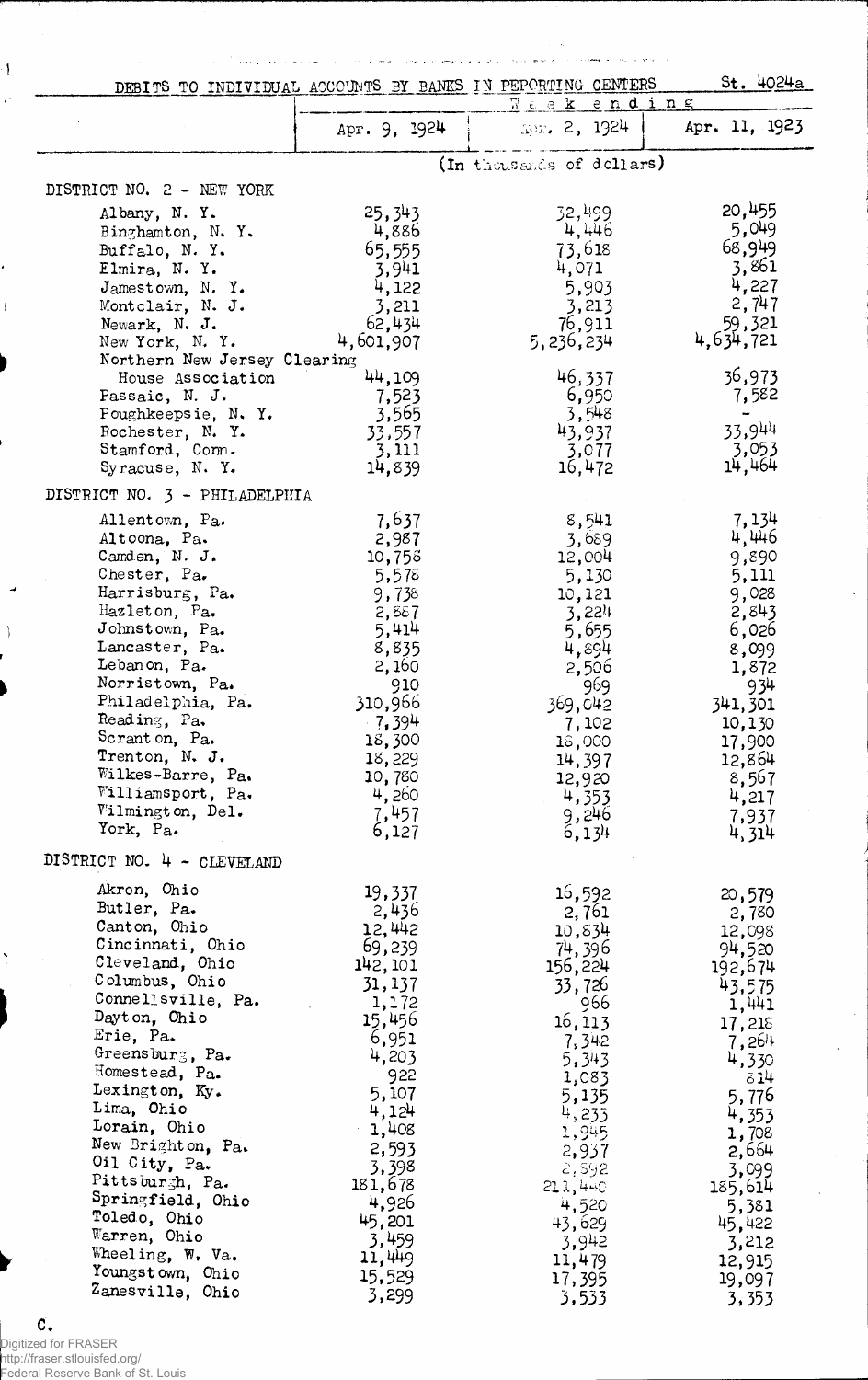| ファー・エー・エー<br>DEBITS TO INDIVIDUAL ACCOUNTS BY BANKS IN REPORTING CENTERS                                                                                                                                                                                                                                                                                                                                                                                       |                                                                                                                                                                                                                        |                                                                                                                                                                                                                  | St. 4024b                                                                                                                                                                                                          |
|----------------------------------------------------------------------------------------------------------------------------------------------------------------------------------------------------------------------------------------------------------------------------------------------------------------------------------------------------------------------------------------------------------------------------------------------------------------|------------------------------------------------------------------------------------------------------------------------------------------------------------------------------------------------------------------------|------------------------------------------------------------------------------------------------------------------------------------------------------------------------------------------------------------------|--------------------------------------------------------------------------------------------------------------------------------------------------------------------------------------------------------------------|
|                                                                                                                                                                                                                                                                                                                                                                                                                                                                | Apr. $9, 1924$                                                                                                                                                                                                         | Veek ending<br>Apr. 2, 1924                                                                                                                                                                                      | Apr. 11, 1923                                                                                                                                                                                                      |
|                                                                                                                                                                                                                                                                                                                                                                                                                                                                |                                                                                                                                                                                                                        | (In thousands of dollars)                                                                                                                                                                                        |                                                                                                                                                                                                                    |
| DISTRICT NO. 5 - RICHMOND                                                                                                                                                                                                                                                                                                                                                                                                                                      |                                                                                                                                                                                                                        |                                                                                                                                                                                                                  |                                                                                                                                                                                                                    |
| Asheville, N. C.<br>Baltimore, Md.<br>Charleston, S. C.<br>Charleston, W. Va.<br>Charlotte, N. C.<br>Columbia, S. C.<br>Cumberland, Md.<br>Danville, Va.<br>Durham, N. C.<br>Greensboro, N. C.<br>Greenville, S. C.<br>Hagerstown, Md.<br>Huntington, V. Va.<br>Lynchburg, Va.<br>Newport News, Va.<br>Norfolk, Va.<br>Raleigh, N. C.<br>Richmond, Va.<br>Roanoke, Va.<br>Spartanburg, S. C.<br>Washington, D. C.<br>Wilmington, N. C.<br>Winston-Salem, N. C. | 5,974<br>79,269<br>10,234<br>- 7, 736<br>10, 143<br>6,212<br>2,398<br>2,172<br>4,449<br>5,610<br>4, 754<br>2,616<br>5,921<br>4,857<br>1,568<br>16,640<br>7,735<br>27,887<br>5,280<br>3,420<br>49,064<br>5,582<br>7,388 | 5,707<br>98,149<br>6,831<br>8,669<br>11,359<br>6,495<br>2,110<br>2,077<br>4,895<br>5,381<br>5,146<br>2,981<br>5,981<br>4,500<br>1,778<br>15,814<br>6,650<br>28,880<br>5,983<br>2,696<br>45,159<br>5,450<br>7,447 | 5,029<br>85,021<br>7,081<br>8,722<br>9,062<br>5,412<br>2,204<br>2,196<br>4,551<br>5,089<br>4,913<br>2,685<br>6,015<br>4,722<br>1,922<br>14,987<br>6,350<br>25,321<br>5,523<br>3,081<br>46,366<br>5,367<br>8,264    |
| DISTRICT NO. 6 - ATLANTA                                                                                                                                                                                                                                                                                                                                                                                                                                       |                                                                                                                                                                                                                        |                                                                                                                                                                                                                  |                                                                                                                                                                                                                    |
| Albany, Ca.<br>Atlanta, Ga.<br>Augusta, Ga.<br>Birmingham, Ala.<br>Brunswick, Ga.<br>Chattanooga, Tenn.<br>Columbus, Ga.<br>Dothan, Ala.<br>Elberton, Ga.<br>Jackson, Miss.<br>Jacksonville, Fla.<br>Knoxville, Tenn.<br>Macon, Ga.<br>Meridian, Miss.<br>Mobile, Ala.<br>Montgomery, Ala.<br>Nashville, Tenn.<br>Newnan, Ga.<br>New Orleans, La.<br>Pensacola, Fla.<br>Savannah, Ga.<br>Tampa, Fla.<br>Valdosta, Ga.<br>Vicksburg, Miss.                      | 816<br>32,189<br>6,005<br>26,455<br>736<br>8,567<br>2,832<br>642<br>264<br>3,700<br>13,846<br>8,201<br>4,517<br>2,495<br>6,698<br>4,581<br>17,190<br>300<br>76,238<br>1,740<br>8,718<br>7,939<br>1,193<br>1,851        | 857<br>31,874<br>5,837<br>28,948<br>685<br>8,866<br>2,468<br>592<br>234<br>3,094<br>14,358<br>7,546<br>4,592<br>2,311<br>6,897<br>5,098<br>16,225<br>425<br>96,282<br>2,088<br>6,679<br>7,965<br>1,050<br>1,594  | 1,044<br>29,030<br>6,846<br>23,445<br>657<br>8,472<br>2,557<br>633<br>555<br>3,345<br>14, 132<br>6,198<br>4,666<br>2,372<br>7,025<br>5,025<br>17,368<br>525<br>61,208<br>1,590<br>8,811<br>7,986<br>1,095<br>1,560 |

 $\omega_{\rm A}$ 

 $\ddot{\phantom{a}}$ 

*1*

 $\bar{\mathcal{A}}$ 

c.

 $\frac{1}{2}$  $\ddot{\phantom{1}}$ 

J.

4

À

Digitized for FRASER http://fraser.stlouisfed.org/ Federal Reserve Bank of St. Louis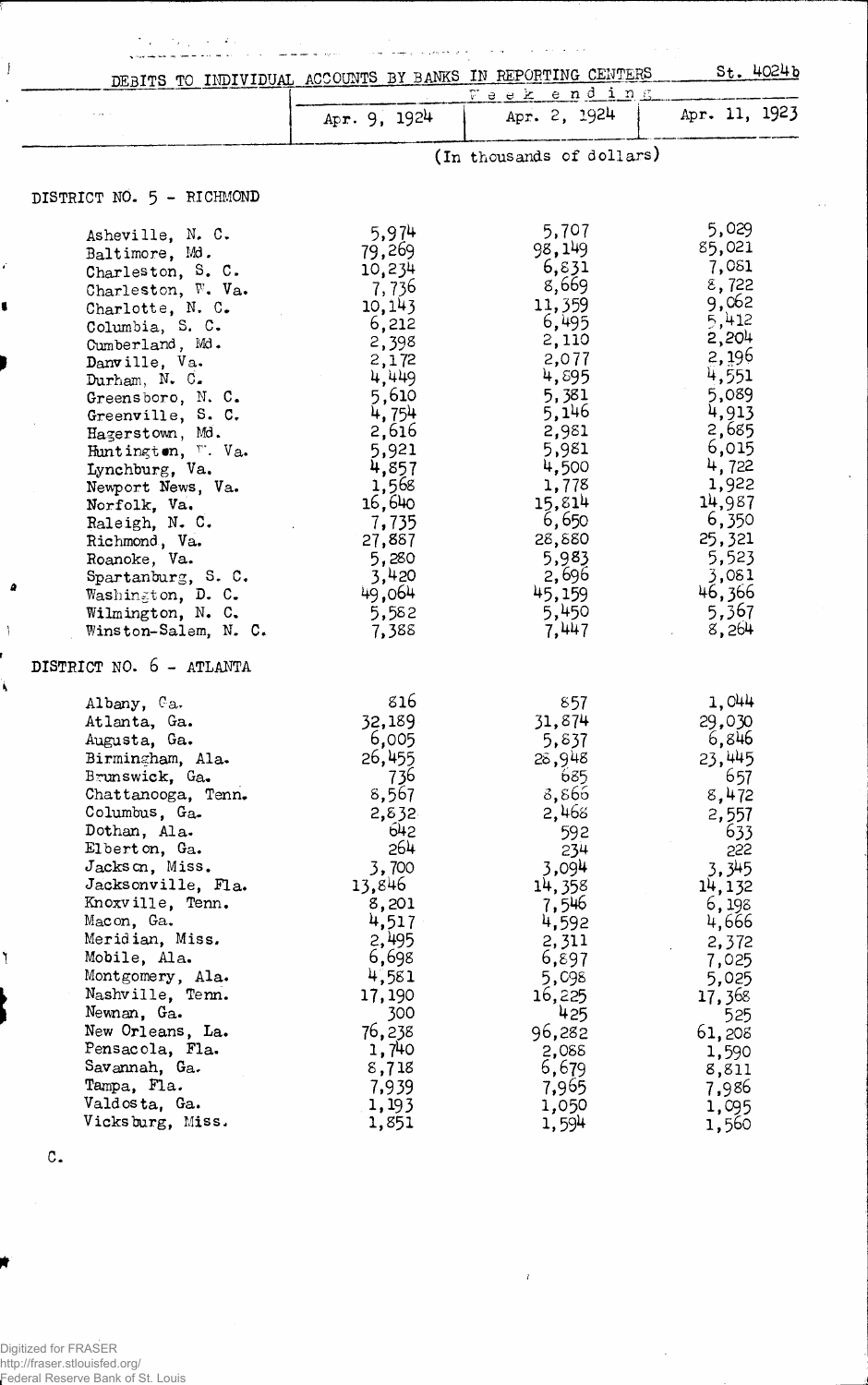|                                           |                  | DEBITS TO INDIVIDUAL ACCOUNTS BY BANKS IN REPORTING CENTERS | St. 4024c.      |
|-------------------------------------------|------------------|-------------------------------------------------------------|-----------------|
|                                           |                  | $W$ e e $\mathbf{k}$<br>ending                              |                 |
|                                           | Apr. 9, 1924     | Apr. 2, 1924                                                | Apr. 11, 1923   |
|                                           |                  | (In thousands of dollars)                                   |                 |
| DISTRICT NO. 7 - CHICAGO                  |                  |                                                             |                 |
| Adrian, Mich.                             | 819              | 838                                                         | 895             |
| Aurora, Ill.                              | 3,637            | 3,699                                                       | 3,413           |
| Bay City, Mich.                           | 2,262            | 2,380                                                       | 2,187           |
| Bloomington, Ill.                         | 3,077            | 2, 877                                                      | 2,910           |
| Cedar Rapids, Iowa                        | 7,724            | 9,371                                                       | 6,524           |
| Chicago, Ill.                             | 646, 354         | 787,922                                                     | 637,205         |
| Danville, Ill.<br>Davenport, Iowa         | 3,700            | 5,100                                                       | 4,100           |
| Decatur, Ill.                             | 7,345<br>3,826   | 6,886<br>4,449                                              | 7,458<br>3,314  |
| Des Moines, Iowa                          | 17,539           | 14,467                                                      | 20,979          |
| Detroit, Mich.                            | 129,215          | 157,304                                                     | 140,820         |
| Dubuque, Iowa                             | 3,332            | 3,279                                                       | 3,533           |
| Flint, Mich.                              | 7,564            | 8,015                                                       | 8,718           |
| Fort Wayne, Ind.                          | 11,478           | 8,676                                                       | 8,265           |
| Gary, Ind.<br>Grand Rapids, Mich.         | 3,843            | 3,281                                                       | 4,249           |
| Green Bay, Wis.                           | 14,413<br>2,974  | 16,235<br>2,567                                             | 15,115          |
| Hammond, Ind.                             | 3,230            | 2,520                                                       | 2,815<br>3,600  |
| Indianapolis, Ind.                        | 31,800           | 32,593                                                      | 33,966          |
| Jackson, Mich.                            | 3,360            | 5,174                                                       | 4,935           |
| Kalamazoo, Mich.                          | 4,240            | 5,016                                                       | 4,969           |
| Lansing, Mich.                            | 6,560            | 8,190                                                       | 9,200           |
| Mason City, Iowa<br>Milwaukee, Wis.       | 2,270<br>62,836  | 2,369                                                       | 2,546           |
| Moline, Ill.                              | 2,012            | 48,949<br>1,969                                             | 67,057          |
| Muscatine, Iowa                           | 1,522            | 1,044                                                       | 2,084<br>1,914  |
| Oshkosh, Wis.                             | 3,000            | 2,300                                                       | 2,800           |
| Peoria, Ill.                              | 8,887            | 9,489                                                       | 8,640           |
| Rockford, Ill.                            | 7,136            | 7,163                                                       | 5,726           |
| Saginaw, Mich.                            | 4,595            | 4,791                                                       | 5,749           |
| Sioux City, Iowa<br>South Bend, Ind.      | 18,879           | 18,295                                                      | 19,717          |
| Springfield, Ill.                         | 10,187<br>6,441  | 8,488                                                       | 10,303          |
| Terre Haute, Ind.                         | 4,773            | 7,301<br>4,427                                              | 6,266           |
| Waterloo, Iowa                            | 4,306            | 4,464                                                       | 6,181<br>4,067  |
| DISTRICT NO. 8 - ST. LOUIS                |                  |                                                             |                 |
| East St. Louis and                        |                  |                                                             |                 |
| Nat'l Steck Yards, Ill.<br>Eldorado, Ark. | 8,488            | 8,362                                                       | 10,301          |
| Evansville, Ind.                          | 1,928<br>6,662   | 1,549                                                       | 3,596           |
| Fort Smith, Ark.                          | 2,685            | 6,227                                                       | 7, C41          |
| Greenville, Miss.                         | 818              | 2,959<br>905                                                | 3,060           |
| Helena, Ark.                              | 1,122            | 921                                                         | 923             |
| Little Rock, Ark.                         | 14,310           | 12,293                                                      | 1,199<br>16,603 |
| Louisville, Ky.                           | 34,427           | 36,383                                                      | 36,372          |
| Memphis, Tenn.<br>Owensboro, Ky.          | 29,724           | 30,890                                                      | 33,182          |
| Quincy, Ill.                              | 1,418            | 1,249                                                       | 1,461           |
| St. Louis, Mo.                            | 2,811<br>142,877 | 3,155                                                       | 3,365           |
| Sedalia, Mo.                              | 1,100            | 166,504<br>862                                              | 150,892         |
| Springfield, Mo.                          | 3,018            | 2,859                                                       | $\rightarrow$   |
|                                           |                  |                                                             | 3,391           |

وحربهو لعربيل

 $\mathcal{A}_1$ 

 $\sim$   $\sim$ 

 $\bar{\mathcal{A}}$ 

 $\frac{1}{2}$ 

 $\hat{\mathcal{A}}$ 

C.

K

į

 $\overline{1}$ 

ì

 $\bigg)$ 

 $\bar{\beta}$ J.

 $\bar{\star}$  .

 $\epsilon$ 

 $\ddot{\phantom{a}}$ 

J.

Digitized for FRASER http://fraser.stlouisfed.org/ Federal Reserve Bank of St. Louis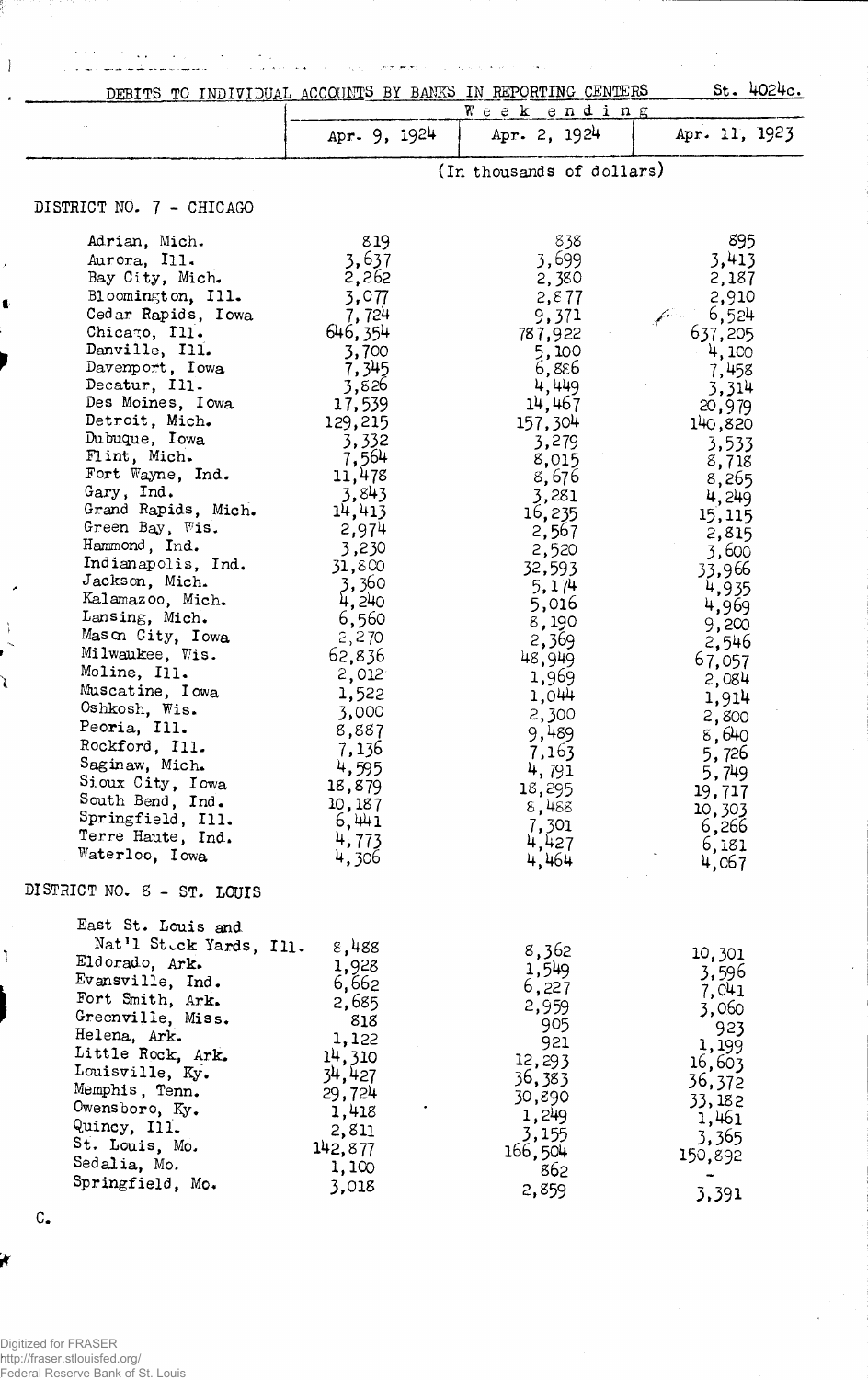|                | DEBITS TO INDIVIDUAL ACCOUNTS BY BANKS IN REPORTING CENTERS |                      |                           | $St.$ 4024d     |
|----------------|-------------------------------------------------------------|----------------------|---------------------------|-----------------|
|                |                                                             |                      | Week ending               |                 |
|                |                                                             | Apr. 9, 1924         | Apr. 2, 1924              | Apr. 11, 1923   |
|                |                                                             |                      | (la thousands of dollars) |                 |
|                | DISTRICT NO. 9 - MINNEAPOLIS                                |                      |                           |                 |
|                | Aberdeen, S. D.                                             | 1,194                | 1,317                     | 1,308           |
|                | Billings, Mont.                                             | 1,307                | 1,190                     | 1,970           |
|                | Dickinson, N. D.                                            | 275                  | 368                       | 317             |
|                | Duluth, Minn.                                               | 11,909               | 12,325                    | 16,423          |
|                | Fargo, N. D.                                                | 2,901                | 2,470                     | 3,186           |
|                | Grand Forks, N. D.                                          | 1,626                | 1,408                     |                 |
|                | Helena, Mont.                                               | $2, \frac{145}{503}$ | 1,973                     | 1,933           |
|                | Jamestown, N. D.                                            |                      | 883                       | 598             |
|                | La Crosse, Wis.                                             | 2,230                | 2,274                     | 3,021           |
|                | Minneapolis, Minn.                                          | 65,361               | 66,047                    | 74,118          |
|                | Minot, N. D.<br>Red Wing, Minn.                             | 870<br>570           | 885<br>618                | 1,029<br>511    |
|                | St. Paul, Minn.                                             | 40,036               | 36,025                    | 37,557          |
|                | Sioux Falls, S. D.                                          | 2,754                | 2,898                     | 3,840           |
|                | South St. Paul, Minn.                                       | 5,450                | 5,324                     |                 |
|                | Superior, Wis.                                              | 1,667                | 1,550                     | 1,785           |
|                | Winona, Minn.                                               | 1,033                | 942                       | 1,135           |
|                | DISTRICT NO. 10 - KANSAS CITY                               |                      |                           |                 |
|                | Atchison, Kans.                                             | 1,235                | 1,283                     | 1,391           |
|                | Bartlesville, Okla.                                         | 1,929                | 4,428                     | 2,862           |
|                | Casper, Wyo.                                                | 3,037                | 2,536                     | 4,185           |
|                | Cheyenne, Wyo.                                              | 2,717                | 2,216                     | 2,513           |
|                | Colorado Springs, Colo.                                     | 2,837                | 3,119                     | 3,136           |
|                | Denver, Colo.                                               | 42,474               | 39,512                    | 39,356          |
| V              | Enid, Okla.                                                 | 2,492                | 2,596                     | 3,379           |
|                | Fremont, Neb.                                               | 965                  | 847                       | 1,079           |
|                | Grand Junction, Colo.<br>Guthrie, Okla.                     | 633                  | 636                       | 704             |
|                | Hutchinson, Kans.                                           | 652<br>1,884         | 651<br>1,665              | 753             |
|                | Independence, Kans.                                         | 1,484                | 1,945                     | 2,615           |
|                | Joplin, Mo.                                                 | 3,120                | 3,203                     | 1,870<br>3,814  |
|                | Kansas City, Kans.                                          | 4,261                | 4,628                     | 4,301           |
|                | Kansas City, Mo.                                            | 64, 150              | 68, 155                   | 76,996          |
|                | Lawrence, Kans.                                             | 963                  | 992                       | 1,169           |
|                | Lincoln, Neb.                                               | 6,726                | b, 233                    |                 |
|                | McAlester, Okla.                                            | 765                  | 808                       | 940             |
|                | Muskogee, Okla.                                             | 2,386                | 2,679                     |                 |
|                | Oklahoma City, Okla.                                        | 14,665               | 13,642                    | 18,435          |
|                | Okmulgee, Okla.<br>Omaha, Neb.                              | 2,133                | 1,813                     | 2,415           |
| $\mathfrak{r}$ | Parsons, Kans.                                              | 43,019<br>746        | 41,882                    | 51,032          |
|                | Pittsburg, Kans.                                            | 1,141                | 587<br>1,008              | 874             |
|                | Pueblo, Colo.                                               | 6,269                | 4,949                     | 1,269           |
|                | St. Joseph, Mo.                                             | 13,088               | 12,617                    | 6,185<br>15,094 |
|                | Topeka, Kans.                                               | 4,078                | 3,021                     | 4,336           |
|                | Tulsa, Okla.                                                | 14,442               | 19,598                    | 27,604          |
|                | Wichita, Kans.                                              | 8,216                | $\epsilon$ ,022           | 10,728          |
|                |                                                             |                      |                           |                 |

l,

 $\hat{\boldsymbol{\beta}}$ 

 $\sim$ 

 $\sim$ 

المرابط الموالين

 $\frac{1}{2}$ 

 $\sim$   $\sim$ 

 $\overline{a}$ 

 $\sim$   $\sim$ 

 $\bar{z}$  ,  $\bar{z}$  ,  $\bar{z}$ 

 $\ddot{\phantom{a}}$ 

j. l.

C.

Digitized for FRASER http://fraser.stlouisfed.org/ Federal Reserve Bank of St. Louis